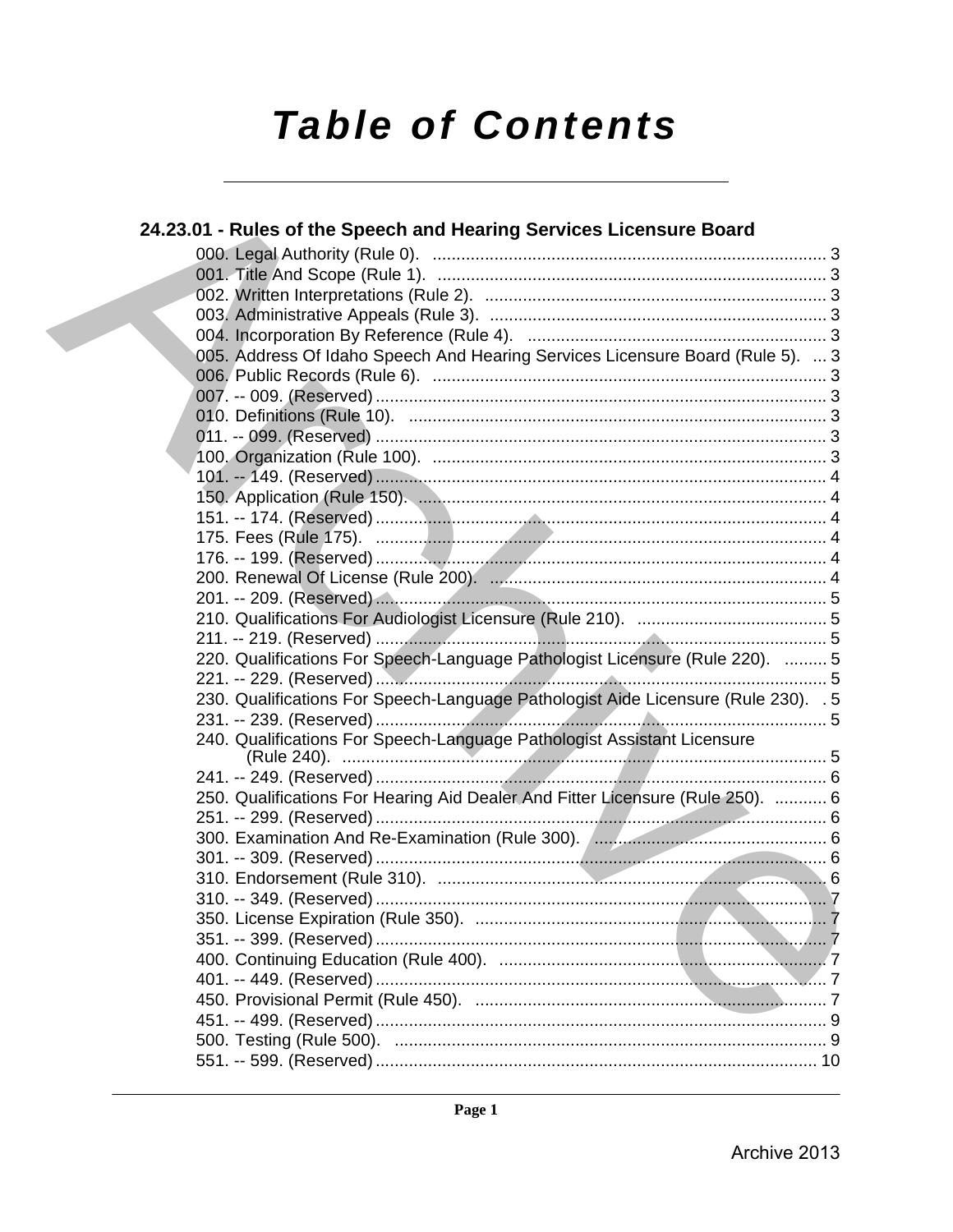# *Table of Contents (cont'd)*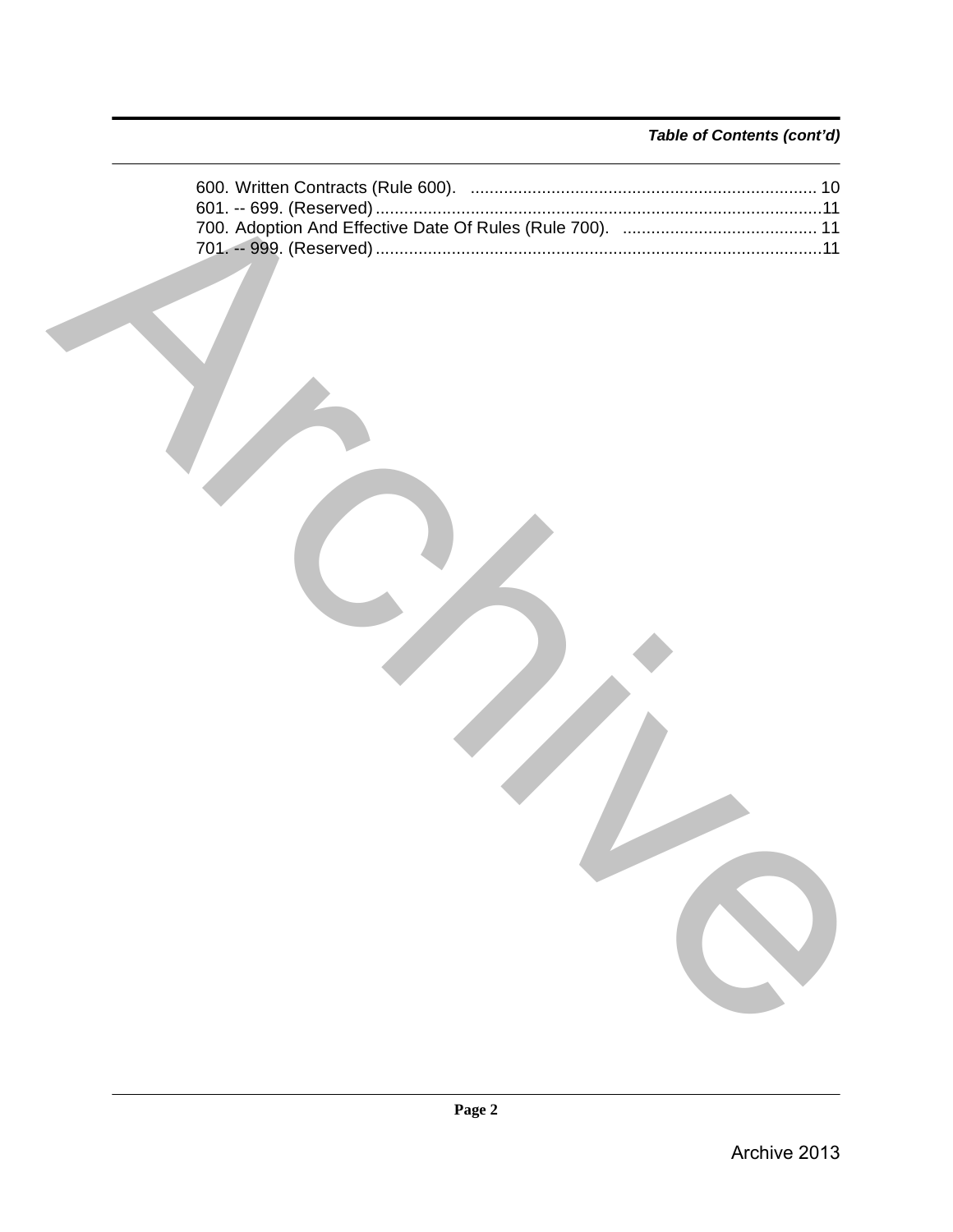#### **IDAPA 24 TITLE 23 CHAPTER 01**

#### <span id="page-2-0"></span>**24.23.01 - RULES OF THE SPEECH AND HEARING SERVICES LICENSURE BOARD**

#### <span id="page-2-1"></span>**000. LEGAL AUTHORITY (RULE 0).**

These rules are hereby prescribed and established pursuant to the authority vested in the Speech and Hearing Services Licensure Board by the provisions of Section 54-2910, Idaho Code. (3-30-06)

#### <span id="page-2-2"></span>**001. TITLE AND SCOPE (RULE 1).**

These rules shall be cited as IDAPA 24.23.01, "Rules of the Speech and Hearing Services Licensure Board."

(3-30-06)

#### <span id="page-2-3"></span>**002. WRITTEN INTERPRETATIONS (RULE 2).**

The Board may have written statements that pertain to the interpretation of the rules of this chapter. Such interpretations, if any, are available for public inspection and copying at cost in the main office of the Bureau of Occupational Licenses.

#### <span id="page-2-4"></span>**003. ADMINISTRATIVE APPEALS (RULE 3).**

Administrative Appeals shall be governed by the Administrative Procedure Act, Title 67, Chapter 52, Idaho Code. (3-30-06)

#### <span id="page-2-5"></span>**004. INCORPORATION BY REFERENCE (RULE 4).**

These rules do not incorporate by reference any document other than those sections of Idaho Code so referenced. (3-30-06)

#### <span id="page-2-6"></span>**005. ADDRESS OF IDAHO SPEECH AND HEARING SERVICES LICENSURE BOARD (RULE 5).**

The office of the Idaho Speech and Hearing Services Licensure Board is located within the Bureau of Occupational Licenses, 700 W. State Street, Boise, Idaho 83702. The Bureau is open between the hours of 8:00 a.m. and 5:00 p.m. each day except Saturdays, Sundays and holidays. The telephone number of the Board is (208) 334-3233. The Board's fax number is (208) 334-3945. The Board's e-mail address is shs@ibol.idaho.gov. The Board's official website is http://www.ibol.idaho.gov. (3-29-10) **24.23.07 • RULES OF THE SPEECH AND HEARING SERVICES LICENSURE BOARD<br>
1996.** LEVEN ANTITUDENTY (BILLE)<br>
The method increase of street and the method present of the speech and Hearing Services<br>
Theorem Simulty Highermoston

#### <span id="page-2-7"></span>**006. PUBLIC RECORDS (RULE 6).**

The records associated with the Speech and Hearing Services Licensure Board are subject to the provisions of the Idaho Public Records Act, Title 9, Chapter 3, Idaho Code. (3-30-06)

#### <span id="page-2-8"></span>**007. -- 009. (RESERVED)**

#### <span id="page-2-12"></span><span id="page-2-9"></span>**010. DEFINITIONS (RULE 10).**

<span id="page-2-13"></span>**01. Board**. The Speech and Hearing Services Licensure Board as prescribed in Section 54-2908, Idaho Code. (3-30-06)

<span id="page-2-14"></span>**02.** Bureau. The Bureau of Occupational Licenses as prescribed in Sections 54-2903 and 67-2602, Idaho Code. (3-30-06) Idaho Code. (3-30-06)

#### <span id="page-2-10"></span>**011. -- 099. (RESERVED)**

#### <span id="page-2-15"></span><span id="page-2-11"></span>**100. ORGANIZATION (RULE 100).**

<span id="page-2-16"></span>**01. Meetings**. The Board shall meet not less than twice annually and at other such times and places as designated by the Board or the Chairman of the Board. Special meetings may be held at the call of the Chairman, and all members shall be notified. (3-30-06) all members shall be notified.

**a.** All meetings shall be held in accordance with the Idaho Open Meeting Law, Sections 67-2340 through 67-2347, Idaho Code. (3-30-06)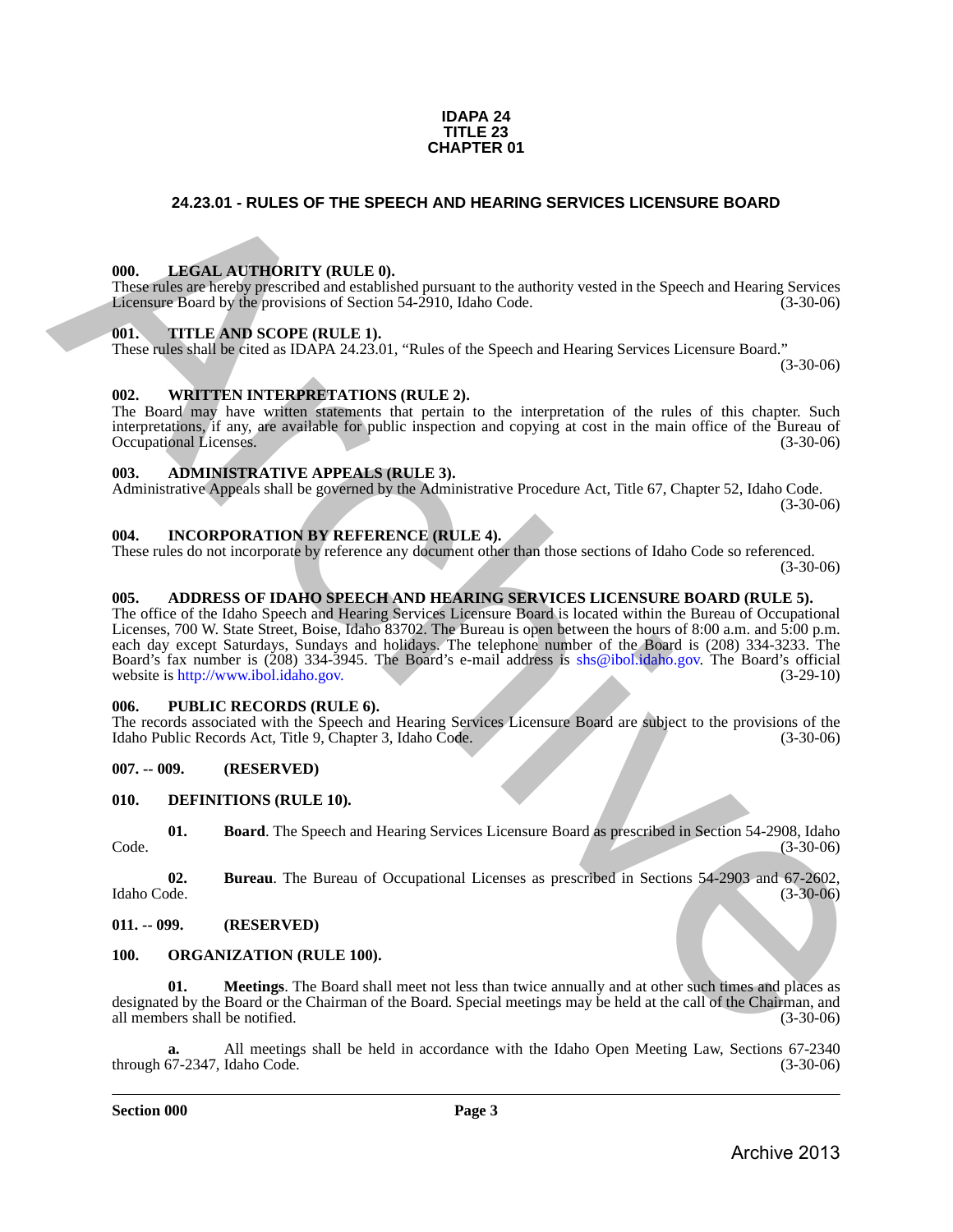**b.** Four (4) members of the Board shall constitute a quorum, provided at least one (1) audiologist, one (1) speech-language pathologist, the hearing aid dealer and fitter member and the public member are present. The Board may act by virtue of a majority vote of members present in which a quorum is present. The Chairman may vote only in the event of a tie vote. (3-30-06) (1) speaks image from the method of the Board dial consistent operator, provided a lost one of 1) and/ologiat and<br>Board may neel by Crisis of a majority vote of monetary present in which a generate The Chairman may we<br>als

<span id="page-3-14"></span>**02. Organization of the Board**. At the first meeting of each fiscal year, the Board shall elect from its a Chairman, who shall assume the duty of the office immediately upon such selection. (3-30-06) members a Chairman, who shall assume the duty of the office immediately upon such selection.

**a.** The Chairman shall when present, preside at all meetings, appoint with the consent of the Board, all committees, and shall otherwise perform all duties pertaining to the office of Chairman. The Chairman shall be an ex-<br>officio member of all committees. (3-30-06) officio member of all committees.

**b.** The Chief of the Bureau shall act as an agent of the Board and shall be the official keeper of all records of the Board. The Bureau shall provide such services as may be authorized by Chapter 26, Title 67, Idaho Code, and as defined under contract between the Bureau and the Board. (3-30-06)

## <span id="page-3-0"></span>**101. -- 149. (RESERVED)**

#### <span id="page-3-6"></span><span id="page-3-1"></span>**150. APPLICATION (RULE 150).**

Each applicant for a license shall submit a complete application on application forms approved by the Board together with the required fee(s). The applicant must provide or facilitate the provision of any supplemental third party documents that may be required. The Board will review only those applications deemed complete. (3-30-06) documents that may be required. The Board will review only those applications deemed complete.

## <span id="page-3-2"></span>**151. -- 174. (RESERVED)**

<span id="page-3-7"></span><span id="page-3-3"></span>**175. FEES (RULE 175).**

<span id="page-3-11"></span><span id="page-3-10"></span><span id="page-3-9"></span>**01. Application Fee**. Application Fee - Thirty dollars (\$30). (3-30-06)

**02. Original License Fee**. The original license fee is one hundred dollars (\$100) to be accompanied by leted application. (3-30-06) the completed application.

**03. Examination/Reexamination Fee**. Examination fee shall be that charged by the examination provider plus an administration fee of fifty dollars (\$50) when the examination is administered by the Board.

(3-30-06)

<span id="page-3-12"></span>**04. Provisional Permit**. Provisional permit fee is one hundred dollars (\$100). (3-30-06)

<span id="page-3-13"></span><span id="page-3-8"></span>**05. Annual Renewal Fee**. Annual renewal fee is one hundred twenty-five dollars (\$125). (3-29-10)

**06. Refund of Fees**. No refund of fees shall be made to any person who has paid such fees for on or reinstatement of a license or examination fees for unexcused applicants. (3-29-10) application or reinstatement of a license or examination fees for unexcused applicants.

#### <span id="page-3-4"></span>**176. -- 199. (RESERVED)**

#### <span id="page-3-15"></span><span id="page-3-5"></span>**200. RENEWAL OF LICENSE (RULE 200).**

<span id="page-3-16"></span>**01. Expiration Date**. All licenses expire and must be renewed annually on forms approved by the Board on the birth date of an individual licensee in accordance with Section 67-2614, Idaho Code. Licenses not so renewed will be cancelled in accordance with Section 67-2614, Idaho Code. (3-30-06)

<span id="page-3-17"></span>**02. Reinstatement**. Any license cancelled for failure to renew may be reinstated in accordance with Section 67-2614, Idaho Code, and the applicant must submit proof of having obtained the required continuing education in the twelve  $(12)$  months prior to reinstatement.  $(3-29-10)$ education in the twelve  $(12)$  months prior to reinstatement.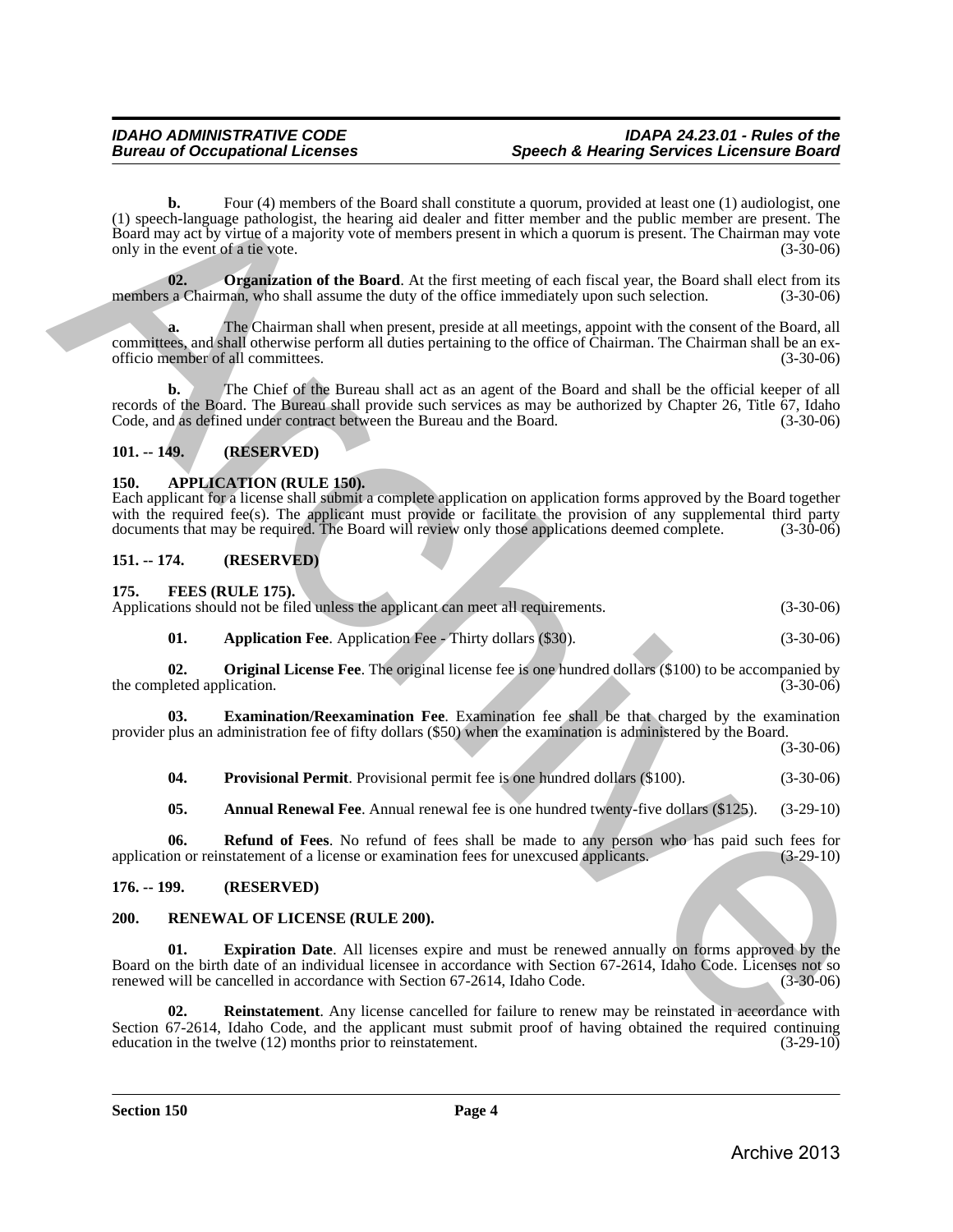#### <span id="page-4-0"></span>**201. -- 209. (RESERVED)**

#### <span id="page-4-8"></span><span id="page-4-1"></span>**210. QUALIFICATIONS FOR AUDIOLOGIST LICENSURE (RULE 210).**

<span id="page-4-11"></span>All applicants for licensure as an audiologist must comply with the following education, experience, and examination requirements in addition to completion of an application as set forth in Section 150: (4-2-08)

**01. Graduate Program Requirement**. A master's or doctoral degree with emphasis in audiology or not less than seventy-five (75) semester credit hours of post-baccalaureate study that culminates in a doctoral degree from a nationally accredited school for audiology. (4-2-08) 20. - 20. (HISSENDVED)<br>
21. - QUALIFICATIONS FOR AUDIOLOGIST LICENSIURE (RLLE 210).<br>
21. - QUALIFICATIONS FOR AUDIOLOGIST LICENSIURE (RLLE 210).<br>
21. - Consideration and model computation of an application at set form in

<span id="page-4-9"></span>**02. Examination**. Pass an examination given by PRAXIS or other examination as may be approved by the Board. (4-2-08) the Board.  $(4-2-08)$ 

<span id="page-4-10"></span>**03. Experience**. Meet the supervised academic clinical practicum and supervised postgraduate ce approved by the Board. (4-2-08) experience approved by the Board.

#### <span id="page-4-2"></span>**211. -- 219. (RESERVED)**

#### <span id="page-4-18"></span><span id="page-4-3"></span>**220. QUALIFICATIONS FOR SPEECH-LANGUAGE PATHOLOGIST LICENSURE (RULE 220).**

All applicants for licensure as a speech-language pathologist must comply with the following education, experience, and examination requirements in addition to completion of an application as set forth in Section 150: (4-2 and examination requirements in addition to completion of an application as set forth in Section 150:

<span id="page-4-20"></span>**01.** Graduate Program Requirement. A master's or doctoral degree from a nationally accredited f speech-language pathology with a curriculum approved by the Board. (4-2-08) school of speech-language pathology with a curriculum approved by the Board.

<span id="page-4-19"></span>**02. Examination**. Pass an examination in speech-language pathology given by PRAXIS or other tion as may be approved by the Board. (4-2-08) examination as may be approved by the Board.

<span id="page-4-21"></span>**03. Experience**. Meet the supervised academic clinical practicum and supervised postgraduate ce approved by the Board. (4-2-08) experience approved by the Board.

#### <span id="page-4-4"></span>**221. -- 229. (RESERVED)**

#### <span id="page-4-12"></span><span id="page-4-5"></span>**230. QUALIFICATIONS FOR SPEECH-LANGUAGE PATHOLOGIST AIDE LICENSURE (RULE 230).**

All applicants for licensure as a speech-language pathologist aide must comply with the following education and examination requirements in addition to completion of an application as set forth in Section 150: (4-2-08)

<span id="page-4-13"></span>**01. Education Program Requirement**. A baccalaureate degree from a nationally accredited school of anguage pathology with a curriculum approved by the Board. (4-2-08) speech-language pathology with a curriculum approved by the Board.

<span id="page-4-14"></span>**02. Examination**. Pass an examination in speech-language pathology aide as may approved by the  $Board.$  (4-2-08)

<span id="page-4-15"></span>**03. Supervision**. A speech-language pathologist aide shall only work under the supervision of a anguage pathologist. (4-2-08) speech-language pathologist.

#### <span id="page-4-6"></span>**231. -- 239. (RESERVED)**

#### <span id="page-4-16"></span><span id="page-4-7"></span>**240. QUALIFICATIONS FOR SPEECH-LANGUAGE PATHOLOGIST ASSISTANT LICENSURE (RULE 240).**

All applicants for licensure as a speech-language pathologist assistant must comply with the following education and examination requirements in addition to completion of an application as set forth in Section 150: (4-2-08 examination requirements in addition to completion of an application as set forth in Section 150:

<span id="page-4-17"></span>**01. Education Program Requirement**. An associate's degree from a nationally accredited school of anguage pathology with a curriculum approved by the Board. (4-2-08) speech-language pathology with a curriculum approved by the Board.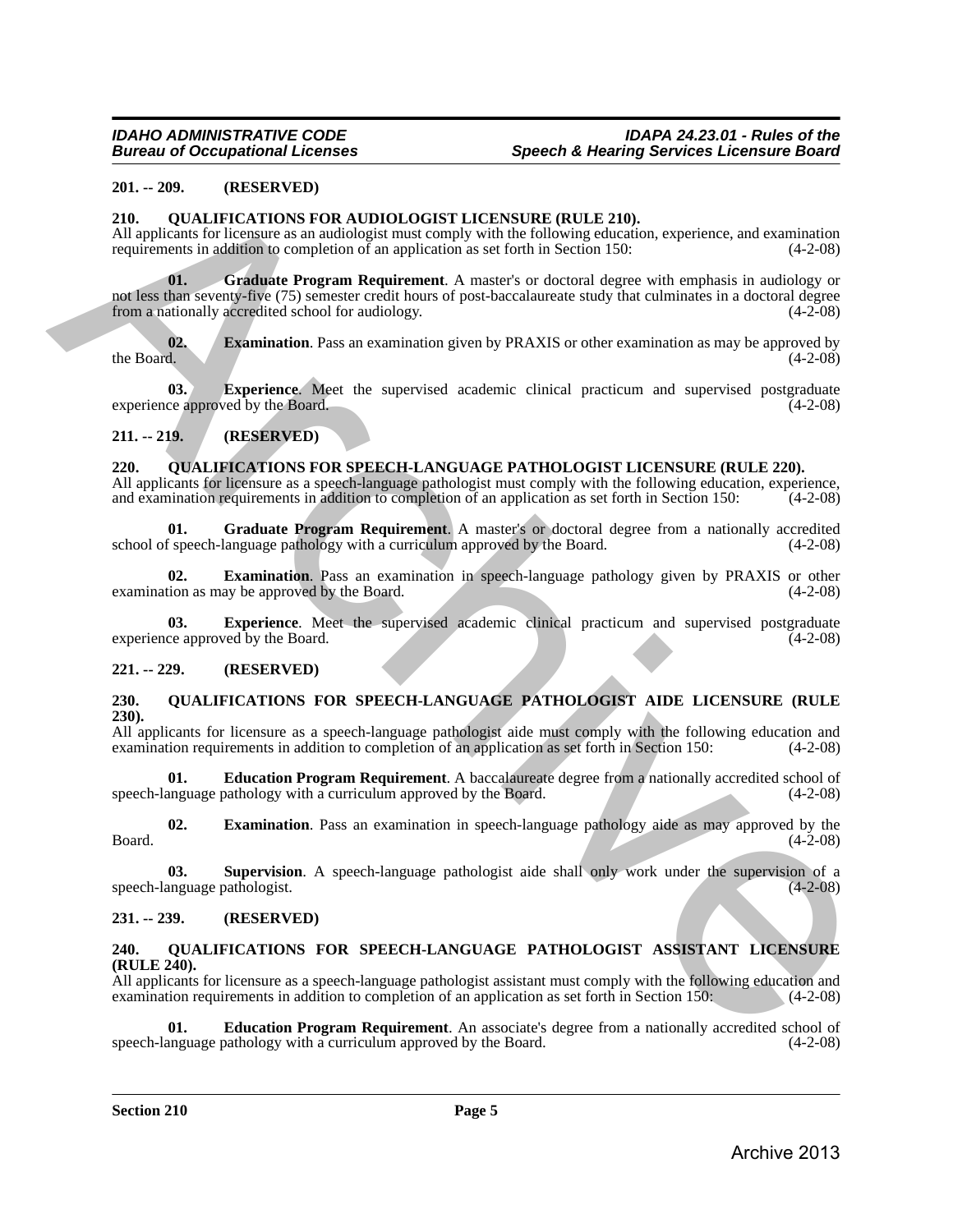<span id="page-5-15"></span>**02. Examination**. Pass an examination in speech-language pathology assistant as may be approved by the Board. (4-2-08) the Board.  $(4-2-08)$ 

<span id="page-5-16"></span>**03. Supervision**. A speech-language pathologist assistant shall only work under the supervision of a speech-language pathologist. (4-2-08)

#### <span id="page-5-0"></span>**241. -- 249. (RESERVED)**

#### <span id="page-5-13"></span><span id="page-5-1"></span>**250. QUALIFICATIONS FOR HEARING AID DEALER AND FITTER LICENSURE (RULE 250).**

All applicants for licensure as a hearing aid dealer and fitter must comply with the following education, experience, and examination requirements in addition to completion of an application as set forth in Section 150: (4-2-08)

**01. Education Requirement**. A high school diploma or successful passage of the General Educational Development diploma (GED).

<span id="page-5-14"></span><span id="page-5-9"></span>**02. Examination**. Pass an examination approved by the Board. (4-2-08)

#### <span id="page-5-2"></span>**251. -- 299. (RESERVED)**

#### <span id="page-5-3"></span>**300. EXAMINATION AND RE-EXAMINATION (RULE 300).**

Each applicant shall be required to successfully pass the examination approved by the Board that is relevant to the license or permit for which application is being made. license or permit for which application is being made.

<span id="page-5-11"></span>**01. Dates and Locations of Exams**. Examinations shall be held at such times and places as shall be determined by the Board. (3-30-06)

<span id="page-5-10"></span>**02.** Content of Exam. Each applicant shall be required to successfully pass the examination approved by the Board that is relevant to the license or permit for which application is being made. (3-30-06)

**a.** Applicants for Speech-Language Pathologist licensure shall successfully pass the national Praxis speech-language pathologist examination. Applicants for speech-language pathologist aide or speech-pathologist assistant must pass an examination approved by the Board. (3-30-06) assistant must pass an examination approved by the Board.

**b.** Applicants for audiologist licensure shall successfully pass the national Praxis audiologist examination. (3-30-06)  $\alpha$  examination.  $(3-30-06)$ 

<span id="page-5-12"></span>**c.** Applicants for Hearing Aid Dealer and Fitter licensure shall successfully pass the national meaning Instrument Studies examination. (3-30-06) International Hearing Instrument Studies examination.

**03. Failure of Exam**. An applicant who fails to obtain a satisfactory score as determined by the examination provider in either the written examination or a section of the practical examination, shall be required to retake only the portion of the examination failed in order to qualify for licensure. If the applicant again fails the examination the applicant shall be required to retake the entire examination until the examination is successfully passed to qualify for licensure. (3-30-06) passed to qualify for licensure. The Board<br>
2. Evaporison Pass an experiment in equal-hanging pathology assistant in the period (4.2.06)<br>
2. Comparison (4.2.06)<br>
4. Approximately all approximately infinite in the period of the system (4.2.06)<br>
4. Archive

#### <span id="page-5-4"></span>**301. -- 309. (RESERVED)**

#### <span id="page-5-6"></span><span id="page-5-5"></span>**310. ENDORSEMENT (RULE 310).**

The Board may grant a license to any person who submits a completed application on a form approved by the Board, together with the required fees, and who meets the following prerequisites: (3-29-12) together with the required fees, and who meets the following prerequisites:

<span id="page-5-8"></span>**01. Holds a Current, Active License**. The applicant must hold a current, active license, at the level for which a license is being sought, issued by the authorized regulatory entity in another state, the certification of which must be received directly by the Board from the issuing agency. (3-29-12)

<span id="page-5-7"></span>**02. Discipline, Sanctions, or Voluntary Surrender of License**. The applicant must not have been disciplined within the last five (5) years, had a license revoked, suspended, restricted, or otherwise sanctioned by any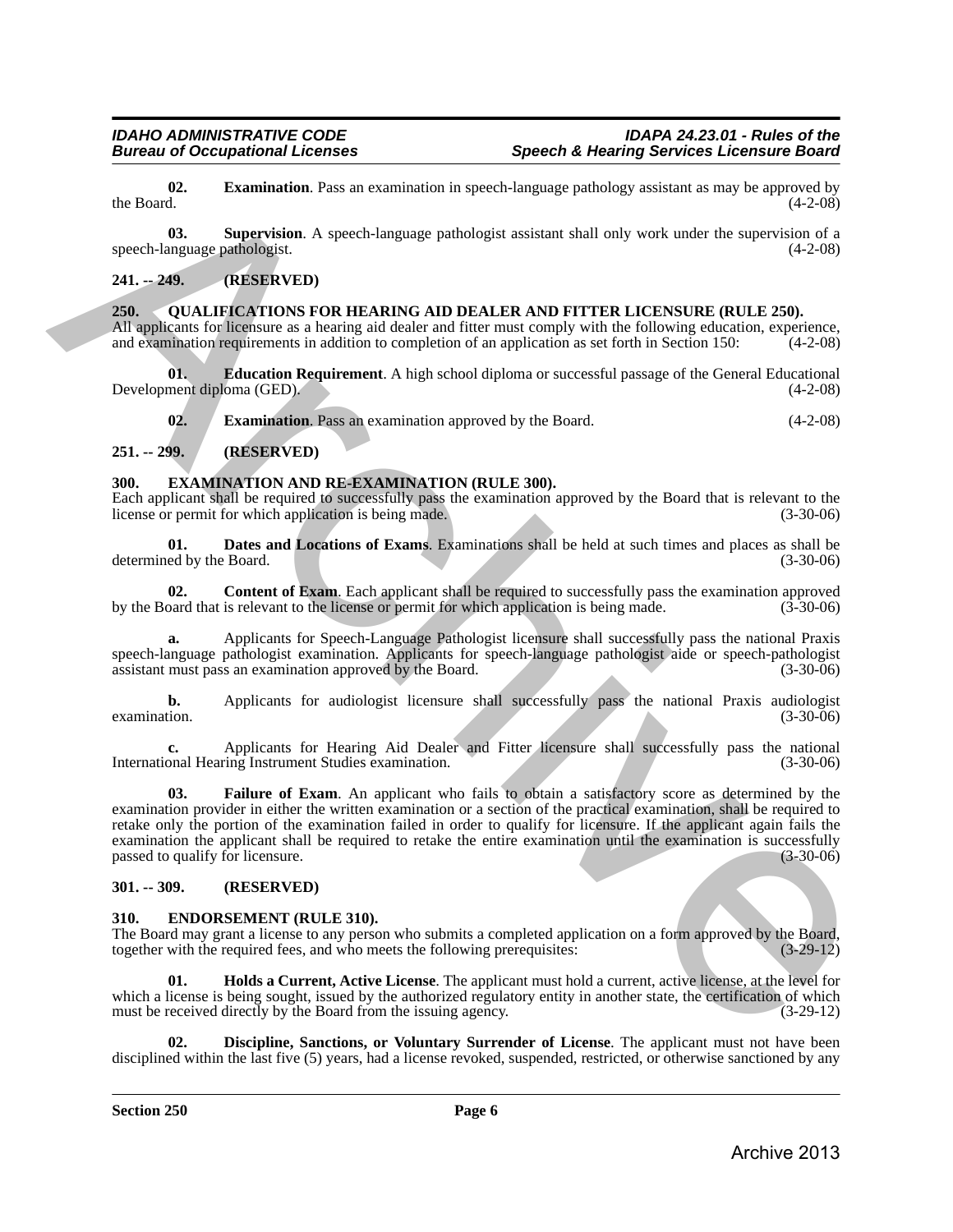#### *IDAHO ADMINISTRATIVE CODE IDAPA 24.23.01 - Rules of the Bureau of Occupational Licenses Speech & Hearing Services Licensure Board*

regulatory entity and has never voluntarily surrendered a license. (3-29-12)

<span id="page-6-15"></span>**03. No Felony Conviction**. The applicant must not have been convicted of or found guilty of a felony, or received a withheld judgment or suspended sentence for any felony. (3-29-12)

<span id="page-6-14"></span>**04. Must Abide by Governing Laws and Rules**. The applicant must certify under oath to abide by the laws and rules governing the practice of Speech and Hearing Services in Idaho.

<span id="page-6-0"></span>**310. -- 349. (RESERVED)**

#### <span id="page-6-16"></span><span id="page-6-1"></span>**350. LICENSE EXPIRATION (RULE 350).**

<span id="page-6-17"></span>**01. Original Licenses**. All original licenses shall expire on the anniversary of the licensee's birth date ar following the vear of issue. in the year following the year of issue.

<span id="page-6-18"></span>**02. Term of License**. All license renewals shall be for a period of twelve (12) months in accordance tion 67-2614. Idaho Code. (3-30-06) with Section 67-2614, Idaho Code.

#### <span id="page-6-2"></span>**351. -- 399. (RESERVED)**

#### <span id="page-6-6"></span><span id="page-6-3"></span>**400. CONTINUING EDUCATION (RULE 400).**

Every person holding an Idaho license pursuant to this act must annually complete ten (10) contact hours of continuing education prior to license renewal. (3-30-06) continuing education prior to license renewal.

<span id="page-6-9"></span>**01. Contact Hours**. The contact hours of continuing education shall be obtained in areas of study to the practice for which the license is issued as approved by the Board. (3-30-06) germane to the practice for which the license is issued as approved by the Board.

<span id="page-6-10"></span><span id="page-6-8"></span>**02. Documentation of Attendance**. It shall be necessary for the applicant to provide documentation verifying attendance by securing authorized signatures or other documentation from the course instructors, providers, or sponsoring institution substantiating any hours attended by the applicant. This documentation must be maintained<br>by the applicant and provided to the Board upon request by the Board or its agent. (3-30-06) by the applicant and provided to the Board upon request by the Board or its agent.

**03. Compliance Audit**. The Board may conduct random continuing education audits of those persons required to obtain continuing education in order to renew a license and require that proof acceptable to the Board of meeting the continuing education requirement be submitted to the Bureau. Failure to provide proof of meeting the continuing education upon request of the Board shall be grounds for disciplinary action in accordance with section 54-2923, Idaho Code. (3-30-06) regulatory emity continue meter when the method is the second to the second of the second of the second of the second of the second of the second of the second of the second of the second of the second of the second of th

**04.** Initial Compliance. Licensees shall not be required to meet the continuing education requirement rst renewal. (3-30-06) for the first renewal.

<span id="page-6-13"></span><span id="page-6-12"></span><span id="page-6-11"></span><span id="page-6-7"></span>**05. Equivalence**. One (1) continuing education hour shall equal one (1) clock hour. (3-30-06)

**06. Carryover of Continuing Education (CE) Hours**. Continuing education courses not claimed for CE credit in the current renewal year may be credited for the next renewal year. A maximum of five (5) hours may be carried forward from the immediately preceding year. carried forward from the immediately preceding year.

**Special Exemption**. The Board shall have authority to make exceptions for reasons of individual hardship, including health, when certified by a medical doctor, or other good cause. The licensee must provide any information requested by the Board to assist in substantiating hardship cases. This exemption is granted at the sole discretion of the Board. Requests for special exemption must be received by the Bureau fifteen (15) business days prior to expiration of the license. (3-29-10)

#### <span id="page-6-4"></span>**401. -- 449. (RESERVED)**

#### <span id="page-6-19"></span><span id="page-6-5"></span>**450. PROVISIONAL PERMIT (RULE 450).**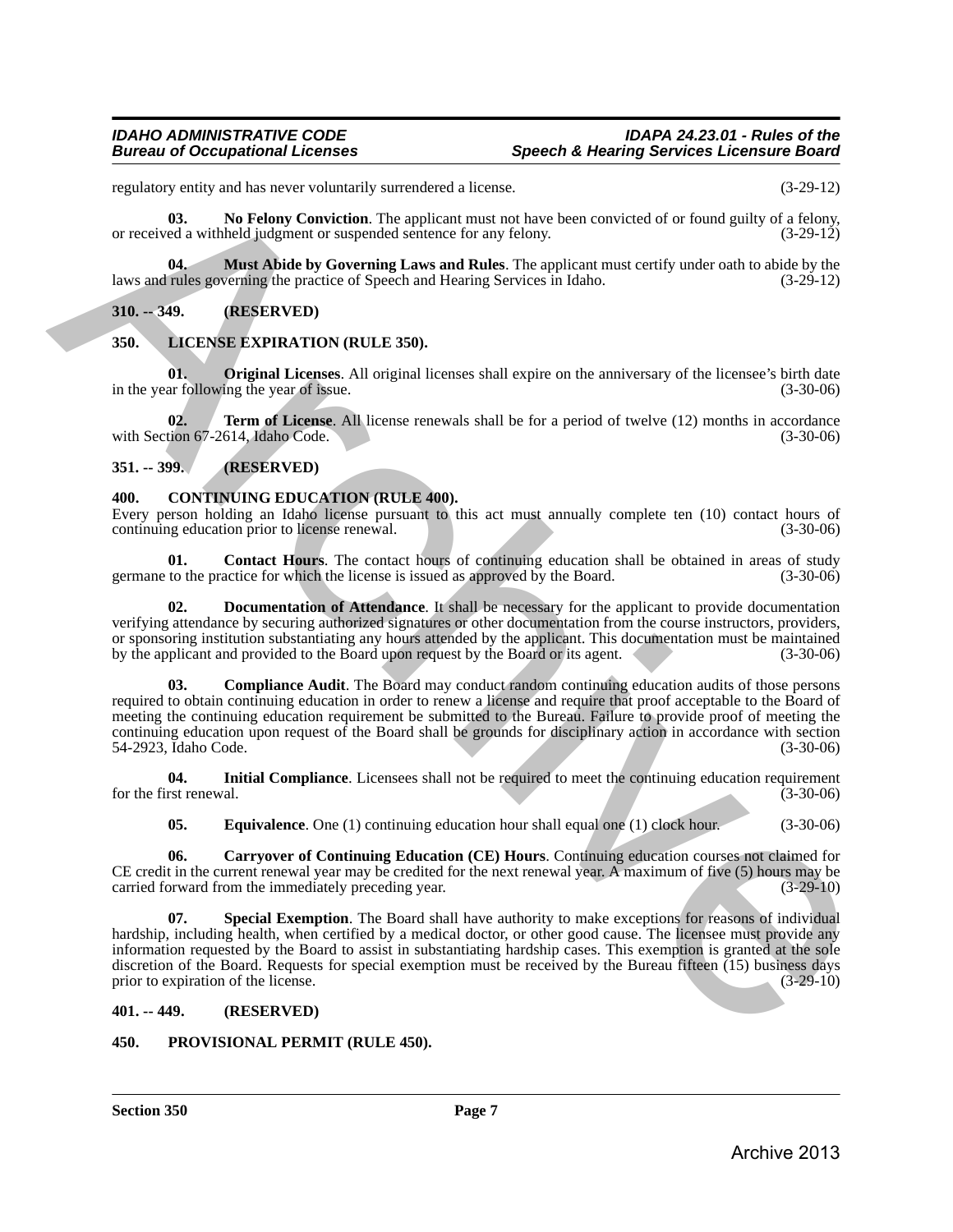*IDAHO ADMINISTRATIVE CODE IDAPA 24.23.01 - Rules of the Bureau of Occupational Licenses Speech & Hearing Services Licensure Board*

<span id="page-7-2"></span>**01.** Issuance of a Provisional Permit. The Board may issue a provisional permit in the following instances: (3-29-10) instances:  $(3-29-10)$ 

**a.** To allow a person to engage in the practice of audiology or speech-language pathology while completing either the required postgraduate experience or a comparable experience as part of a doctoral program in audiology; or (3-29-10) audiology; or (3-29-10)

**b.** To allow a person to engage in fitting and dealing hearing aids.  $(3-29-10)$ 

The holder of a provisional permit may practice only while under the supervision of a person fully s chapter.  $(3-29-10)$ licensed under this chapter.

<span id="page-7-0"></span>**02. Adequate Personal Contact -- Requirements**. (3-30-06)

**a.** The supervisor and provisional permit holder must make contact in person each work day to review any assignments, client contacts, diagnoses, therapies, and hearing aid fittings for the first sixty (60) days of employment. The nature of the supervision and contact must allow for immediate feedback and includes audio/visual, in person, or telephone contacts. (4-2-08) in person, or telephone contacts.

**b.** After the first sixty (60) days of employment, contact in person, described in Subsection 450.02.a., made no less than once in each calendar week throughout the remaining period of the permit. (3-29-10) must be made no less than once in each calendar week throughout the remaining period of the permit.

**c.** In the event a permit holder fails the licensing examination two (2) consecutive times, and is eligible to maintain a permit, the supervisor and permit holder must reinstate contact in person each work day as set forth in Subsection 450.02.a. forth in Subsection 450.02.a.

**d.** All client and supervisor contacts shall be recorded in the permit holder's quarterly report. (3-30-06)

<span id="page-7-3"></span>

| 03. | <b>Supervisor -- Responsibilities -- Restrictions.</b> |  | $(3-30-06)$ |
|-----|--------------------------------------------------------|--|-------------|

**a.** The supervisor must be familiar with Section 54-2905 and 54-2907, Idaho Code. (3-29-10)

**b.** The supervisor is responsible for all practice and the ethical conduct of each permit holder under supervision.  $(3-30-06)$ supervision. (3-30-06)

**c.** A supervisor may not supervise more than two (2) permit holders at a time. (3-29-10)

**c.** The supervisor must have an established business site within the state of Idaho which he regularly utilizes as a base of operation. The supervisor and the permit holder shall be required to work within the same facility. (3-29-10)

**e.** The supervisor must provide the permit holder with adequate training and client contact necessary re for the required examination.  $(3-30-06)$ to prepare for the required examination.

**f.** The supervisor of a hearing aid dealer and fitter permit holder must record with the Board a plan of training that encompasses all ten sections covered in the license examination. The plan must be accepted and approved by the Board or its agent prior to issuance of the permit. The supervisor shall document, by the quarterly report, the permit holder's progress. (3-29-10) report, the permit holder's progress. **EXERCT:**<br> **EXERCT:**<br> **EXERCTION THE CONFIDENTIFICAT CONSULTS AND CONSULTS CONSULTS CONSULTS CONSULTS CONSULTS CONSULTS CONSULTS (3-3-10)<br>
CONSULTS CONSULTS ARE CONSULTS ARE CONSULTS ARE CONSULTS ARE CONSULTS ARE CONSULTS** 

**g.** A supervisor may terminate his supervision of a permit holder by a written notice to the Bureau and the permit holder by certified mail at least ten (10) calendar days prior to the termination. (3-30-06)

<span id="page-7-1"></span>**04. Application -- Quarterly Reports**. (3-30-06)

**a.** Application for permit must include completed application, examination fee, permit fee, supervisor t and plan of training and supervision. statement and plan of training and supervision.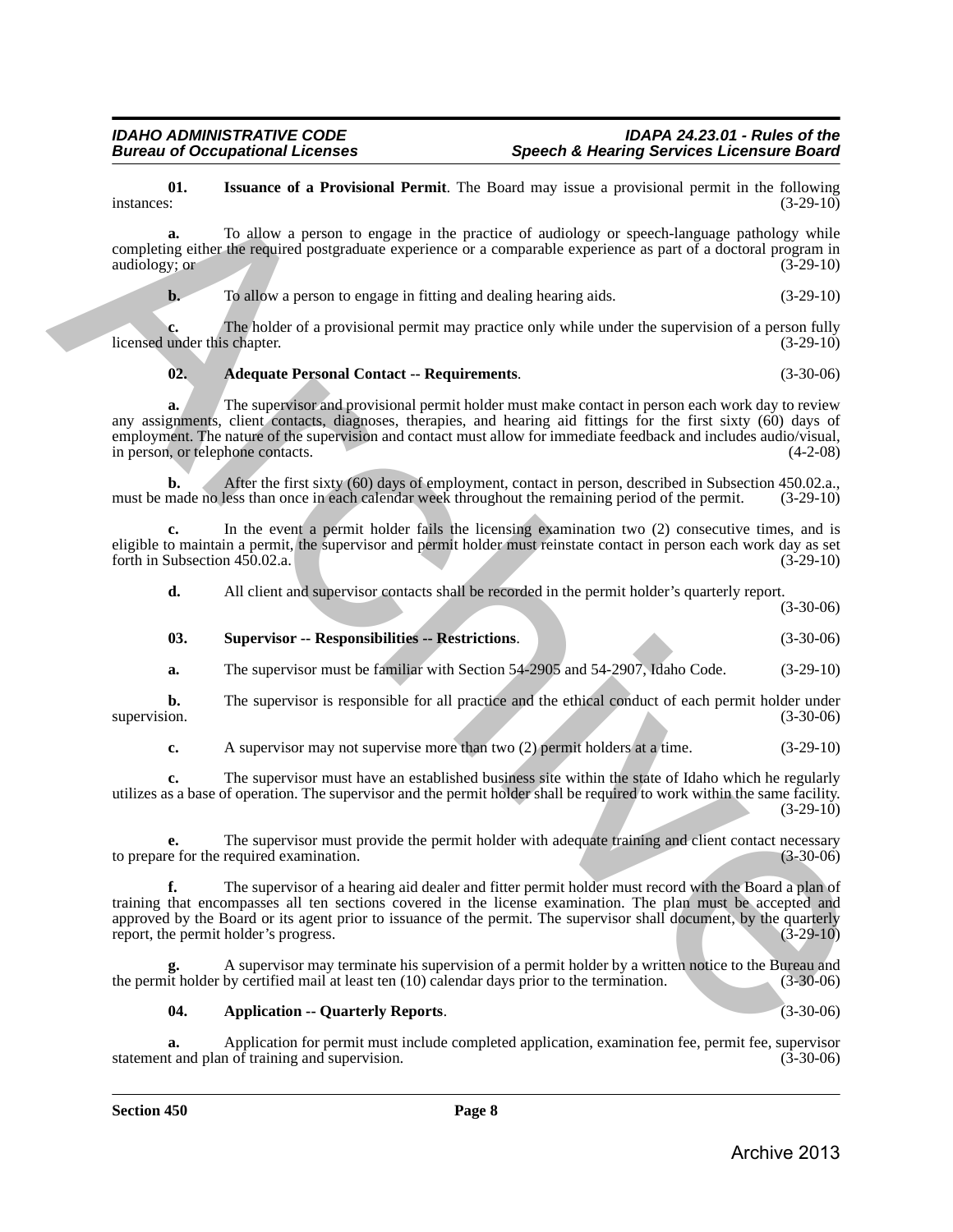**b.** A permit is not valid unless an unrevoked statement accepting supervisory responsibility by a qualified licensee is on file with the Bureau. Upon termination of supervision, a new permit may be applied for in accordance with these rules, provided that the expiration date of the new permit is adjusted to not exceed the date of the third licensure examination following the original application. (3-30-06)

**c.** Eighteen (18) months is the maximum time allowed for any combination of new or renewed (3-30-06)  $p$ ermits.  $(3-30-06)$ 

**d.** Every permit holder must submit a quarterly report of his activities on forms furnished by the Bureau together with supplemental attachments as may be necessary, attested to and signed by the permit holder and the supervisor of record. All sales or fittings made by the person holding a permit to practice audiology or a permit to engage in the dealing and fitting of hearing aids will be indicated on the quarterly report forms supplied by the Bureau. Supplemental attachments to be submitted with this form include:  $(3-29-10)$ Bureau. Supplemental attachments to be submitted with this form include: ynable in termes A period is ent with order as terrended at<br>stement scenarios supercistory respectively. The control of the control of<br>the same of the same of the same of the same of the same of the same of<br>the same of th

i. Log of client and supervisor contacts as specified in Subsection 450.02.d. of these rules. (3-29-10)

ii. Supervisor's statement of completion of training assignments by permit holder as specified in Subsection 450.03.f. (3-29-10)

iii. Copy of test results for all persons tested by the permit holder whether or not a sale occurred. (3-30-06)

iv. Copy of hearing aid order for all fittings including specifications of instruments ordered. Hearing aid dealers and fitters and audiologists must provide a copy of hearing aid order.

(3-29-10)

**e.** Quarterly reports are due on or before April 10th, July 10th, October 10th and January 10th for the three (3) months preceding the month due. If the permit has not been in effect for the entire quarter, the report is due for that portion of the quarter in which the permit was in effect. If quarterly reports are not received by the specified due date, the permit may be revoked. A new permit may be applied for in accordance with Subsection 450.03.a. (3-29-10)

#### <span id="page-8-2"></span>**05. Exemptions**. (3-30-06)

**a.** A permit holder who possesses the Certificate of Clinical Competence in Audiology from American Speech-Language-Hearing Association (ASHA) or who is Board Certified by National Board for Certification in Hearing Instrument Sciences (NBC-HIS) shall be exempt from Subsections 450.02.a., 450.03.d., and 450.03.f. from the date of issuance of the permit until the date of the next offered licensing examination. (3-29-10)

**b.** Failure of the licensing examination or failure to take the next offered licensing examination this exemption. (3-30-06) rescinds this exemption.

#### <span id="page-8-0"></span>**451. -- 499. (RESERVED)**

#### <span id="page-8-3"></span><span id="page-8-1"></span>**500. TESTING (RULE 500).**

<span id="page-8-5"></span>**01. Purpose of Rule**. The purpose of this rule is to define, "tests utilizing appropriate procedures," as used in Section 54-2923(6), Idaho Code. This rule is intended to be consistent with and to compliment FDA Rule 801.420 as it refers to hearing aid evaluations. 801.420 as it refers to hearing aid evaluations.

<span id="page-8-4"></span>**Pre-Fitting Testing.** All prospective hearing aid consumers must be given calibrated pure tone air and bone tests with masking when applicable. Speech tests must be given by appropriate equipment calibrated to current H.T.L. reference levels. (3-30-06)

<span id="page-8-6"></span>**03. Sound Field Testing**. Before the prospective consumer purchases a hearing aid or within six (6) weeks afterward, the licensee must conduct the testing necessary to document that the fitted instrument meets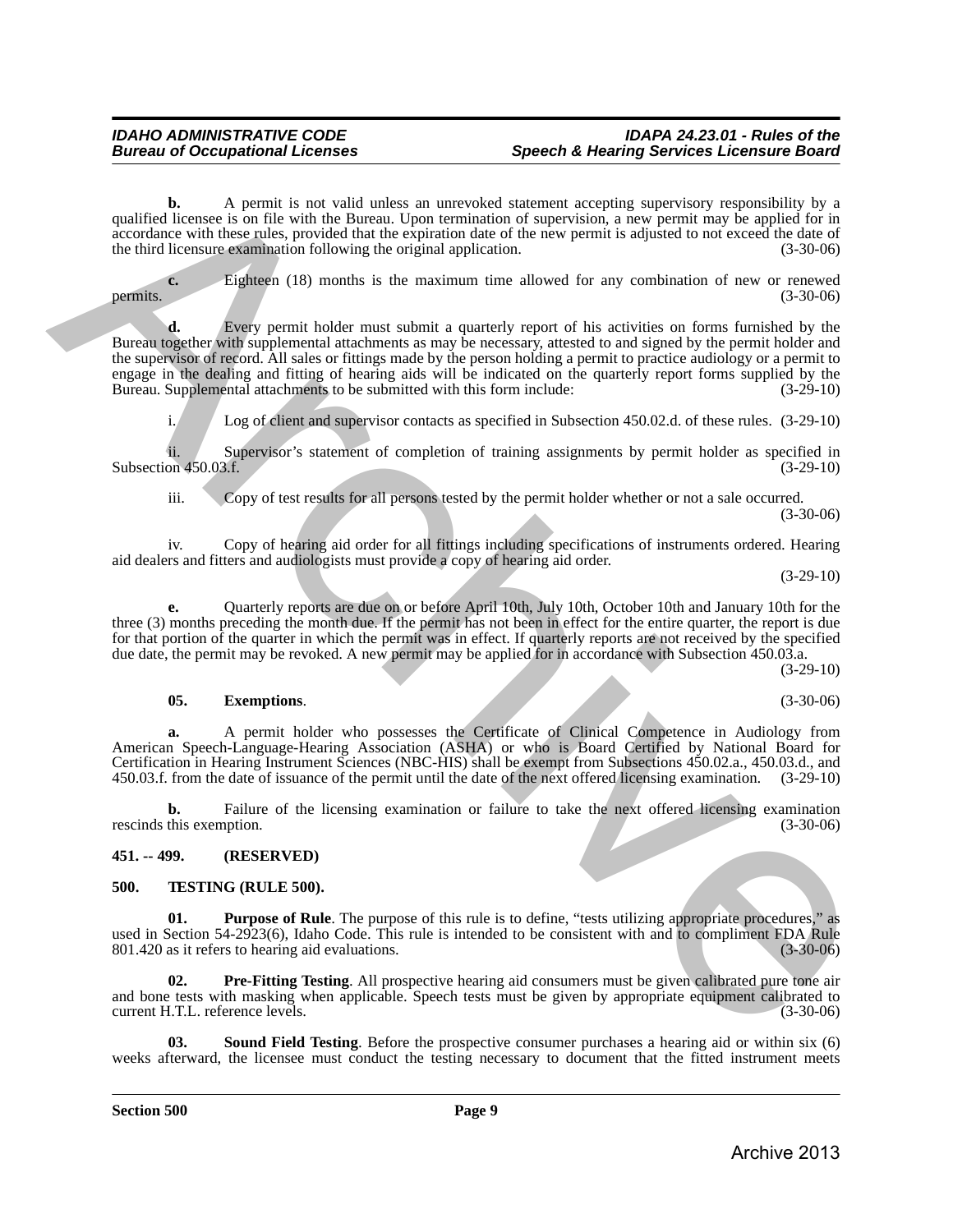#### *IDAHO ADMINISTRATIVE CODE IDAPA 24.23.01 - Rules of the Bureau of Occupational Licenses Speech & Hearing Services Licensure Board*

- **a.** Soundfield testing for speech discrimination in both the aided and unaided conditions; (3-30-06)
- **b.** Soundfield testing using warble tones or narrowband noise to evaluate functional gain; or(3-30-06)
- **c.** "Real ear" probe microphone measurements. (3-30-06)
- <span id="page-9-3"></span><span id="page-9-2"></span>**04.** Records. A copy of all test data shall be kept on file by the licensee for two (2) years after sale. (3-30-06)

| a. | A child of tender years;                  | $(3-30-06)$ |
|----|-------------------------------------------|-------------|
| b. | The developmentally disabled; and         | $(3-30-06)$ |
| c. | The legally incompetent by a court order. | $(3-30-06)$ |

## <span id="page-9-0"></span>**551. -- 599. (RESERVED)**

#### <span id="page-9-6"></span><span id="page-9-4"></span><span id="page-9-1"></span>**600. WRITTEN CONTRACTS (RULE 600).**

| following tests:     | industry standards and provides benefit to the consumer. This testing shall be accomplished using appropriate sound | $(3-30-06)$                                                                                                                                                                                                                                                                                                                                                                                                                                                                                                                                                                                                                                                                                                                                                                                                                                                                                                                                                                                                                                                                                                                                                                                                                                                                                                                                                                                                                                                                                                                                                                                                                                                                                                                                                                                                                                                                                                                                                                                                                                                                                                                                                                                                                                                                                                                                                                                                                                                                                                                                                                                                                      |
|----------------------|---------------------------------------------------------------------------------------------------------------------|----------------------------------------------------------------------------------------------------------------------------------------------------------------------------------------------------------------------------------------------------------------------------------------------------------------------------------------------------------------------------------------------------------------------------------------------------------------------------------------------------------------------------------------------------------------------------------------------------------------------------------------------------------------------------------------------------------------------------------------------------------------------------------------------------------------------------------------------------------------------------------------------------------------------------------------------------------------------------------------------------------------------------------------------------------------------------------------------------------------------------------------------------------------------------------------------------------------------------------------------------------------------------------------------------------------------------------------------------------------------------------------------------------------------------------------------------------------------------------------------------------------------------------------------------------------------------------------------------------------------------------------------------------------------------------------------------------------------------------------------------------------------------------------------------------------------------------------------------------------------------------------------------------------------------------------------------------------------------------------------------------------------------------------------------------------------------------------------------------------------------------------------------------------------------------------------------------------------------------------------------------------------------------------------------------------------------------------------------------------------------------------------------------------------------------------------------------------------------------------------------------------------------------------------------------------------------------------------------------------------------------|
| a.                   |                                                                                                                     | $(3-30-06)$                                                                                                                                                                                                                                                                                                                                                                                                                                                                                                                                                                                                                                                                                                                                                                                                                                                                                                                                                                                                                                                                                                                                                                                                                                                                                                                                                                                                                                                                                                                                                                                                                                                                                                                                                                                                                                                                                                                                                                                                                                                                                                                                                                                                                                                                                                                                                                                                                                                                                                                                                                                                                      |
| $b$ .                |                                                                                                                     |                                                                                                                                                                                                                                                                                                                                                                                                                                                                                                                                                                                                                                                                                                                                                                                                                                                                                                                                                                                                                                                                                                                                                                                                                                                                                                                                                                                                                                                                                                                                                                                                                                                                                                                                                                                                                                                                                                                                                                                                                                                                                                                                                                                                                                                                                                                                                                                                                                                                                                                                                                                                                                  |
| c.                   | "Real ear" probe microphone measurements.                                                                           | $(3-30-06)$                                                                                                                                                                                                                                                                                                                                                                                                                                                                                                                                                                                                                                                                                                                                                                                                                                                                                                                                                                                                                                                                                                                                                                                                                                                                                                                                                                                                                                                                                                                                                                                                                                                                                                                                                                                                                                                                                                                                                                                                                                                                                                                                                                                                                                                                                                                                                                                                                                                                                                                                                                                                                      |
| 04.                  |                                                                                                                     | $(3-30-06)$                                                                                                                                                                                                                                                                                                                                                                                                                                                                                                                                                                                                                                                                                                                                                                                                                                                                                                                                                                                                                                                                                                                                                                                                                                                                                                                                                                                                                                                                                                                                                                                                                                                                                                                                                                                                                                                                                                                                                                                                                                                                                                                                                                                                                                                                                                                                                                                                                                                                                                                                                                                                                      |
| 05.                  |                                                                                                                     | $(3-30-06)$                                                                                                                                                                                                                                                                                                                                                                                                                                                                                                                                                                                                                                                                                                                                                                                                                                                                                                                                                                                                                                                                                                                                                                                                                                                                                                                                                                                                                                                                                                                                                                                                                                                                                                                                                                                                                                                                                                                                                                                                                                                                                                                                                                                                                                                                                                                                                                                                                                                                                                                                                                                                                      |
| a.                   |                                                                                                                     | $(3-30-06)$                                                                                                                                                                                                                                                                                                                                                                                                                                                                                                                                                                                                                                                                                                                                                                                                                                                                                                                                                                                                                                                                                                                                                                                                                                                                                                                                                                                                                                                                                                                                                                                                                                                                                                                                                                                                                                                                                                                                                                                                                                                                                                                                                                                                                                                                                                                                                                                                                                                                                                                                                                                                                      |
| b.                   |                                                                                                                     | $(3-30-06)$                                                                                                                                                                                                                                                                                                                                                                                                                                                                                                                                                                                                                                                                                                                                                                                                                                                                                                                                                                                                                                                                                                                                                                                                                                                                                                                                                                                                                                                                                                                                                                                                                                                                                                                                                                                                                                                                                                                                                                                                                                                                                                                                                                                                                                                                                                                                                                                                                                                                                                                                                                                                                      |
| c.                   |                                                                                                                     | $(3-30-06)$                                                                                                                                                                                                                                                                                                                                                                                                                                                                                                                                                                                                                                                                                                                                                                                                                                                                                                                                                                                                                                                                                                                                                                                                                                                                                                                                                                                                                                                                                                                                                                                                                                                                                                                                                                                                                                                                                                                                                                                                                                                                                                                                                                                                                                                                                                                                                                                                                                                                                                                                                                                                                      |
| $551. - 599.$        |                                                                                                                     |                                                                                                                                                                                                                                                                                                                                                                                                                                                                                                                                                                                                                                                                                                                                                                                                                                                                                                                                                                                                                                                                                                                                                                                                                                                                                                                                                                                                                                                                                                                                                                                                                                                                                                                                                                                                                                                                                                                                                                                                                                                                                                                                                                                                                                                                                                                                                                                                                                                                                                                                                                                                                                  |
|                      |                                                                                                                     |                                                                                                                                                                                                                                                                                                                                                                                                                                                                                                                                                                                                                                                                                                                                                                                                                                                                                                                                                                                                                                                                                                                                                                                                                                                                                                                                                                                                                                                                                                                                                                                                                                                                                                                                                                                                                                                                                                                                                                                                                                                                                                                                                                                                                                                                                                                                                                                                                                                                                                                                                                                                                                  |
| 01.                  |                                                                                                                     | $(3-30-06)$                                                                                                                                                                                                                                                                                                                                                                                                                                                                                                                                                                                                                                                                                                                                                                                                                                                                                                                                                                                                                                                                                                                                                                                                                                                                                                                                                                                                                                                                                                                                                                                                                                                                                                                                                                                                                                                                                                                                                                                                                                                                                                                                                                                                                                                                                                                                                                                                                                                                                                                                                                                                                      |
| a.                   |                                                                                                                     | $(3-30-06)$                                                                                                                                                                                                                                                                                                                                                                                                                                                                                                                                                                                                                                                                                                                                                                                                                                                                                                                                                                                                                                                                                                                                                                                                                                                                                                                                                                                                                                                                                                                                                                                                                                                                                                                                                                                                                                                                                                                                                                                                                                                                                                                                                                                                                                                                                                                                                                                                                                                                                                                                                                                                                      |
| b.                   |                                                                                                                     | $(3-30-06)$                                                                                                                                                                                                                                                                                                                                                                                                                                                                                                                                                                                                                                                                                                                                                                                                                                                                                                                                                                                                                                                                                                                                                                                                                                                                                                                                                                                                                                                                                                                                                                                                                                                                                                                                                                                                                                                                                                                                                                                                                                                                                                                                                                                                                                                                                                                                                                                                                                                                                                                                                                                                                      |
| c.                   |                                                                                                                     | $(3-30-06)$                                                                                                                                                                                                                                                                                                                                                                                                                                                                                                                                                                                                                                                                                                                                                                                                                                                                                                                                                                                                                                                                                                                                                                                                                                                                                                                                                                                                                                                                                                                                                                                                                                                                                                                                                                                                                                                                                                                                                                                                                                                                                                                                                                                                                                                                                                                                                                                                                                                                                                                                                                                                                      |
| d.                   |                                                                                                                     | $(3-30-06)$                                                                                                                                                                                                                                                                                                                                                                                                                                                                                                                                                                                                                                                                                                                                                                                                                                                                                                                                                                                                                                                                                                                                                                                                                                                                                                                                                                                                                                                                                                                                                                                                                                                                                                                                                                                                                                                                                                                                                                                                                                                                                                                                                                                                                                                                                                                                                                                                                                                                                                                                                                                                                      |
| е.                   |                                                                                                                     | $(3-30-06)$                                                                                                                                                                                                                                                                                                                                                                                                                                                                                                                                                                                                                                                                                                                                                                                                                                                                                                                                                                                                                                                                                                                                                                                                                                                                                                                                                                                                                                                                                                                                                                                                                                                                                                                                                                                                                                                                                                                                                                                                                                                                                                                                                                                                                                                                                                                                                                                                                                                                                                                                                                                                                      |
| f.                   |                                                                                                                     | $(3-30-06)$                                                                                                                                                                                                                                                                                                                                                                                                                                                                                                                                                                                                                                                                                                                                                                                                                                                                                                                                                                                                                                                                                                                                                                                                                                                                                                                                                                                                                                                                                                                                                                                                                                                                                                                                                                                                                                                                                                                                                                                                                                                                                                                                                                                                                                                                                                                                                                                                                                                                                                                                                                                                                      |
| 02.<br>hearing aids. |                                                                                                                     | $(3-30-06)$                                                                                                                                                                                                                                                                                                                                                                                                                                                                                                                                                                                                                                                                                                                                                                                                                                                                                                                                                                                                                                                                                                                                                                                                                                                                                                                                                                                                                                                                                                                                                                                                                                                                                                                                                                                                                                                                                                                                                                                                                                                                                                                                                                                                                                                                                                                                                                                                                                                                                                                                                                                                                      |
|                      |                                                                                                                     | field testing so as to ensure repeatability. Verification of benefit may be accomplished using any one (1) of the<br>Soundfield testing for speech discrimination in both the aided and unaided conditions;<br>Soundfield testing using warble tones or narrowband noise to evaluate functional gain; or (3-30-06)<br><b>Records.</b> A copy of all test data shall be kept on file by the licensee for two (2) years after sale.<br><b>Exemptions.</b> The testing requirements contained in Subsections 450.02 and 450.03 of this rule<br>shall not apply to those consumers who are not capable of responding to acceptable audiological pure tone tests.<br>Examples of these types of consumers are:<br>A child of tender years;<br>The developmentally disabled; and<br>The legally incompetent by a court order.<br>(RESERVED)<br><b>WRITTEN CONTRACTS (RULE 600).</b><br><b>Contract Form.</b> Any person who practices the fitting and sale of hearing aids shall enter into a<br>written contract with the person to be supplied with the hearing aid. The written contract shall be given to the<br>consumer at the time of the sale, and shall be signed by the licensee and the consumer. The written contract shall<br>contain each of the following:<br>Licensee's signature and license number,<br>Business address,<br>The specifications as to the make, model, and manufacture date of the hearing aid,<br>Clearly state the full terms of the sale<br>Provide the serial number of the hearing aid upon delivery.<br>Be clearly marked as "used" or "reconditioned," whichever is applicable, if the aid is not new.<br><b>Cancellation and Refund</b> . The written contract shall grant the consumer a nonwaivable thirty (30)<br>day right to cancel the purchase and obtain a refund. The thirty (30) day right to cancel shall commence from either<br>the date the contract is signed or the hearing aid is originally delivered to the consumer, whichever is later. The thirty<br>(30) day period shall be tolled for any period in which the licensee has taken possession or control of the hearing aid<br>after its original delivery. The written contract shall specify the exact portion of the purchase price, not to exceed<br>twenty-five (25%) percent of the total purchase price of the hearing instrument and fitting expenses, that is<br>nonrefundable. The written contract shall also contain, in print size no smaller than ten (10) point type, the address of<br>the bureau of occupational licenses and the procedure for filing complaints against anyone licensed to dispense |

<span id="page-9-7"></span><span id="page-9-5"></span>**Dealer Cancellation**. The written contract shall also contain, in print size no smaller than ten (10) point type, a nonwaivable statement that the contract is null and void and unenforceable if the hearing aid being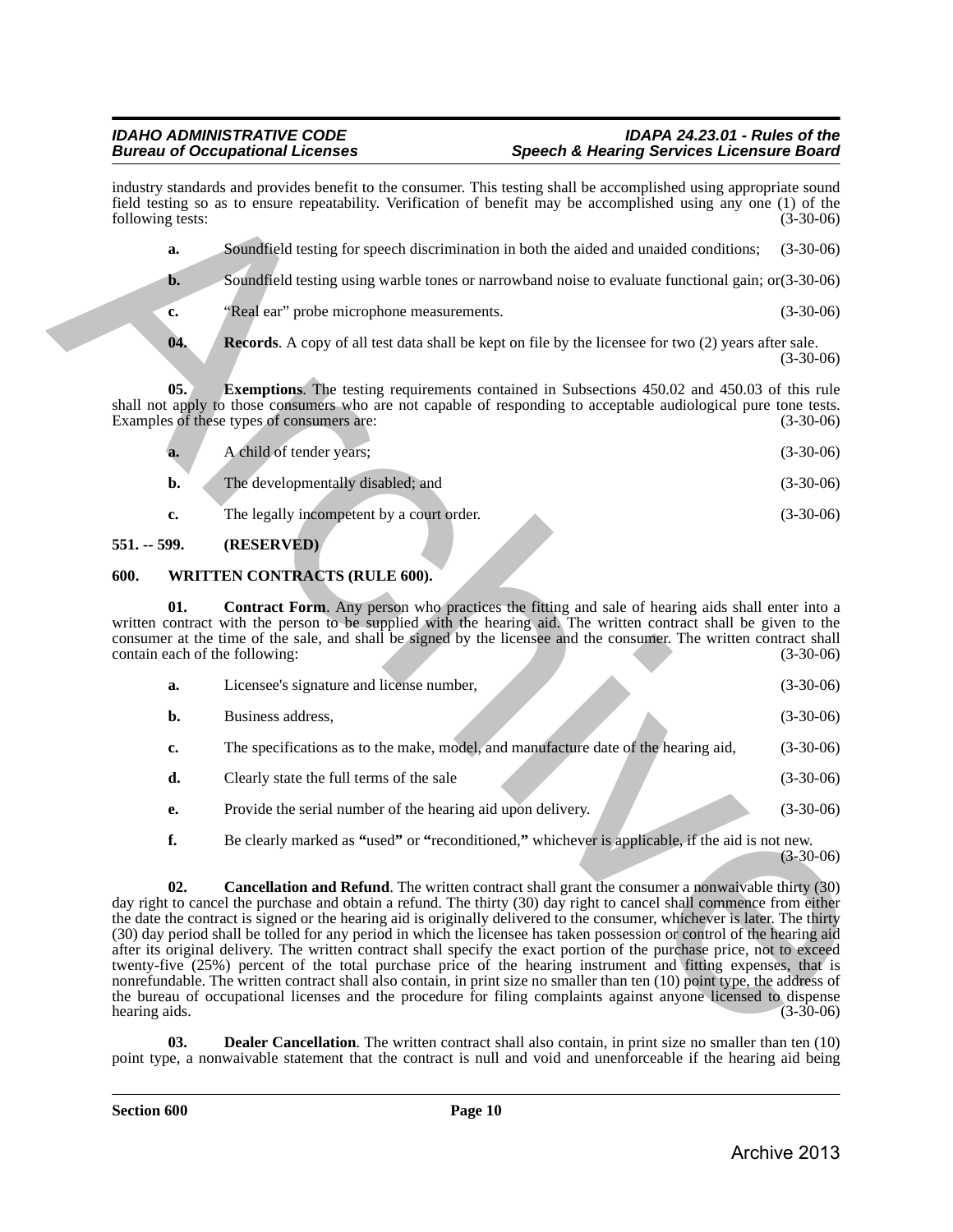#### *IDAHO ADMINISTRATIVE CODE IDAPA 24.23.01 - Rules of the* **Speech & Hearing Services Licensure Board**

purchased is not delivered to the consumer within thirty (30) days of the date the written contract is signed. The statement shall also provide that in the event the hearing aid is not delivered to the consumer within thirty (30) days of the date the written contract is signed, the licensee shall promptly refund any and all moneys paid for the purchase of the hearing aid. In the event that any licensee cancels, nullifies, or otherwise, of his own volition, refuses to honor any written contract, for any reason other than consumer cancellation as set forth in Subsection 500.02, that licensee shall promptly refund any and all moneys paid for the purchase of the hearing aid, including any monies designated<br>by the contract as nonrefundable in the event that the consumer had cancelled the purchase. (3-30-06) by the contract as nonrefundable in the event that the consumer had cancelled the purchase. method is all discussions for the control of the state of the state of the state of the state of the state of the state of the state of the state of the state of the state of the state of the state of the state of the sta

# <span id="page-10-0"></span>**601. -- 699. (RESERVED)**

## <span id="page-10-3"></span><span id="page-10-1"></span>**700. ADOPTION AND EFFECTIVE DATE OF RULES (RULE 700).**

The rules of this Board are hereby approved by the Board on August 19, 2005, and shall become effective on this date. (3-30-06) date. (3-30-06)

<span id="page-10-2"></span>**701. -- 999. (RESERVED)**